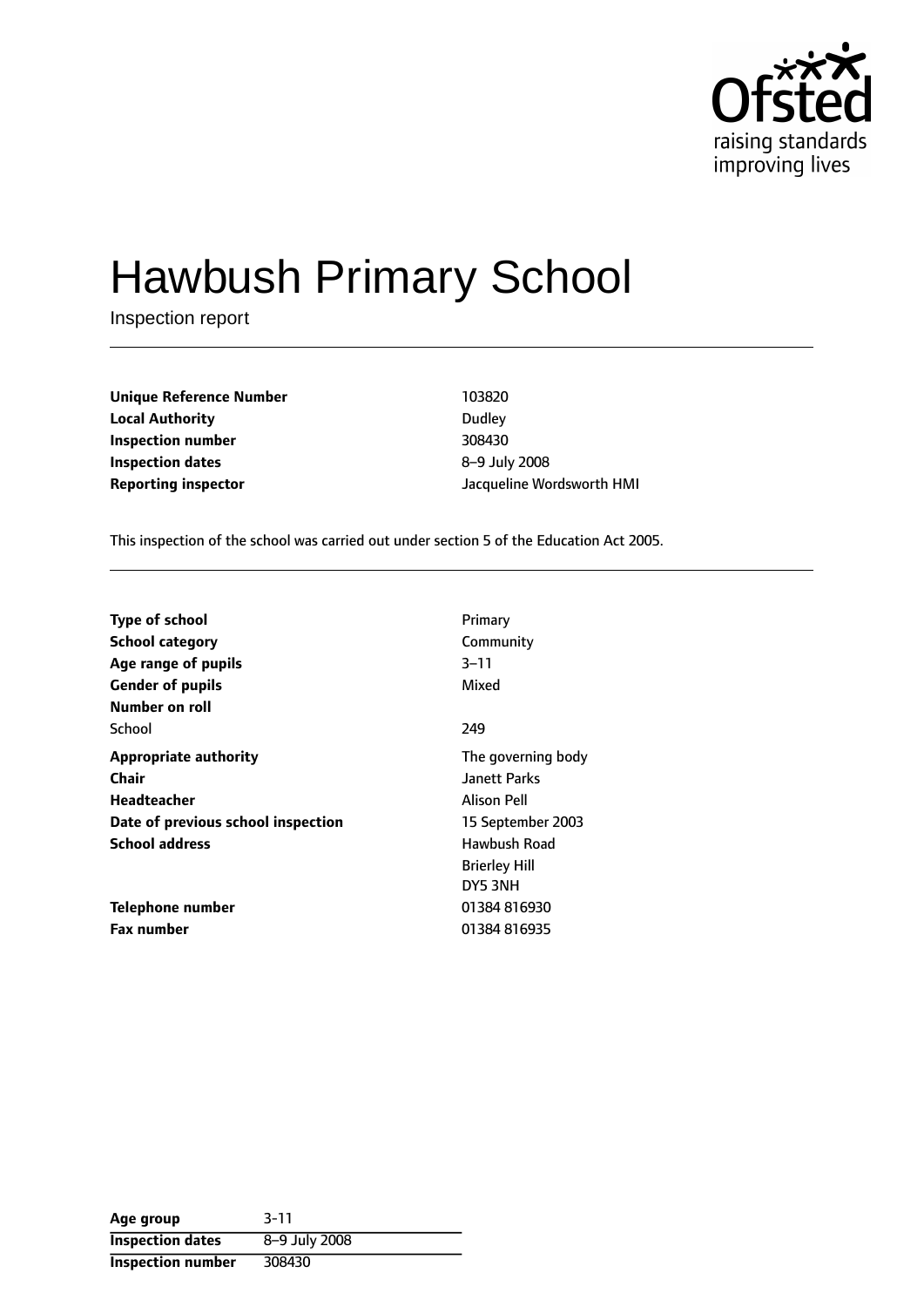.

© Crown copyright 2008

#### Website: www.ofsted.gov.uk

This document may be reproduced in whole or in part for non-commercial educational purposes, provided that the information quoted is reproduced without adaptation and the source and date of publication are stated.

Further copies of this report are obtainable from the school. Under the Education Act 2005, the school must provide a copy of this report free of charge to certain categories of people. A charge not exceeding the full cost of reproduction may be made for any other copies supplied.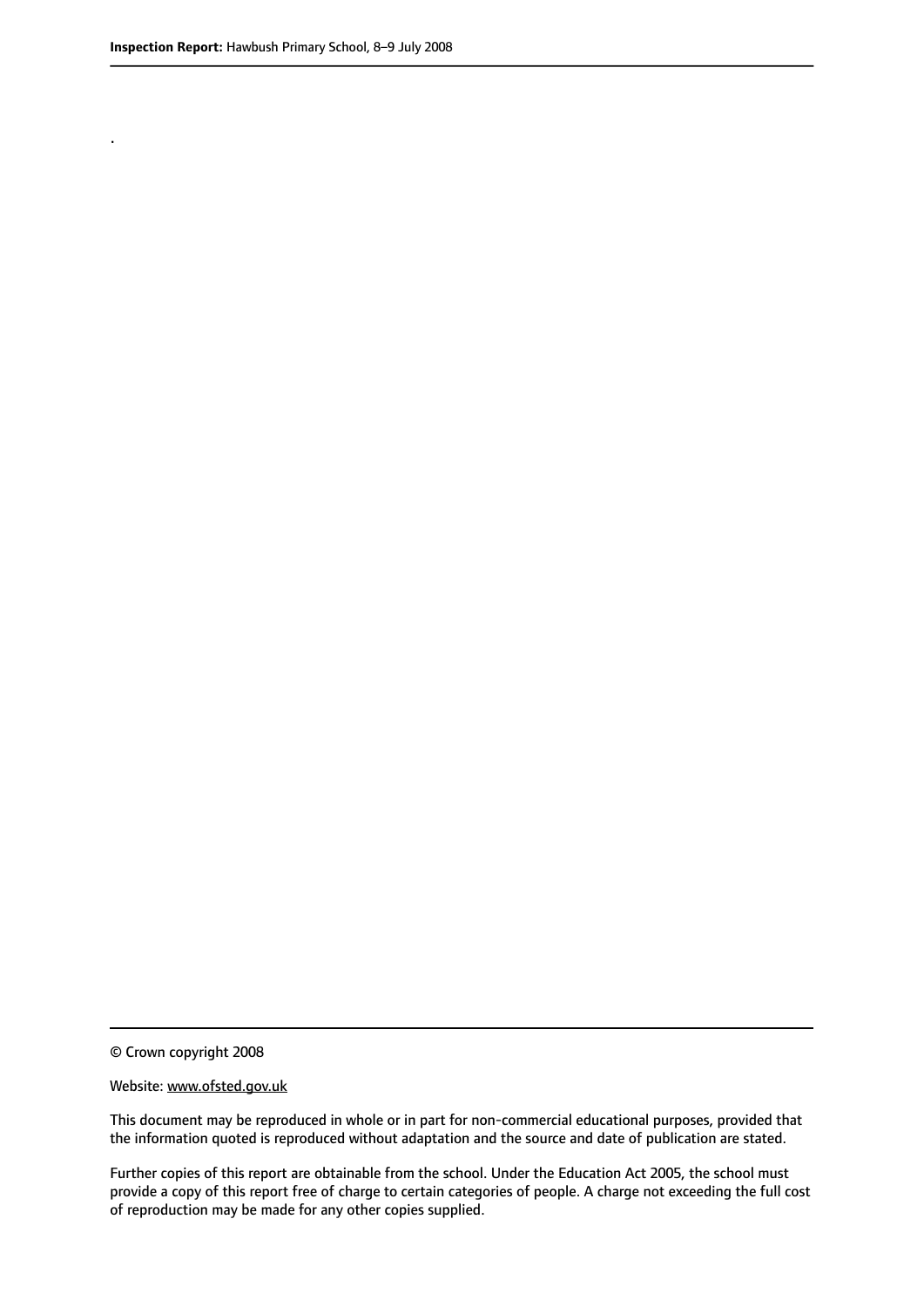### **Introduction**

The inspection was carried out by one of Her Majesty's Inspectors and one Additional Inspector.

#### **Description of the school**

Most pupils are from White British backgrounds. The proportion of pupils who have learning difficulties and/or disabilities is well above the national average, as is the proportion eligible for free school meals. The school holds a number of awards. It has achieved the Basic Skills Agency Quality Mark, Sport England Active Mark and Healthy Schools status, and is working towards the ICT Mark. The school is participating in its third creative partnerships project. The school also has Investor in People status.

#### **Key for inspection grades**

| Grade 1 | Outstanding  |
|---------|--------------|
| Grade 2 | Good         |
| Grade 3 | Satisfactory |
| Grade 4 | Inadequate   |
|         |              |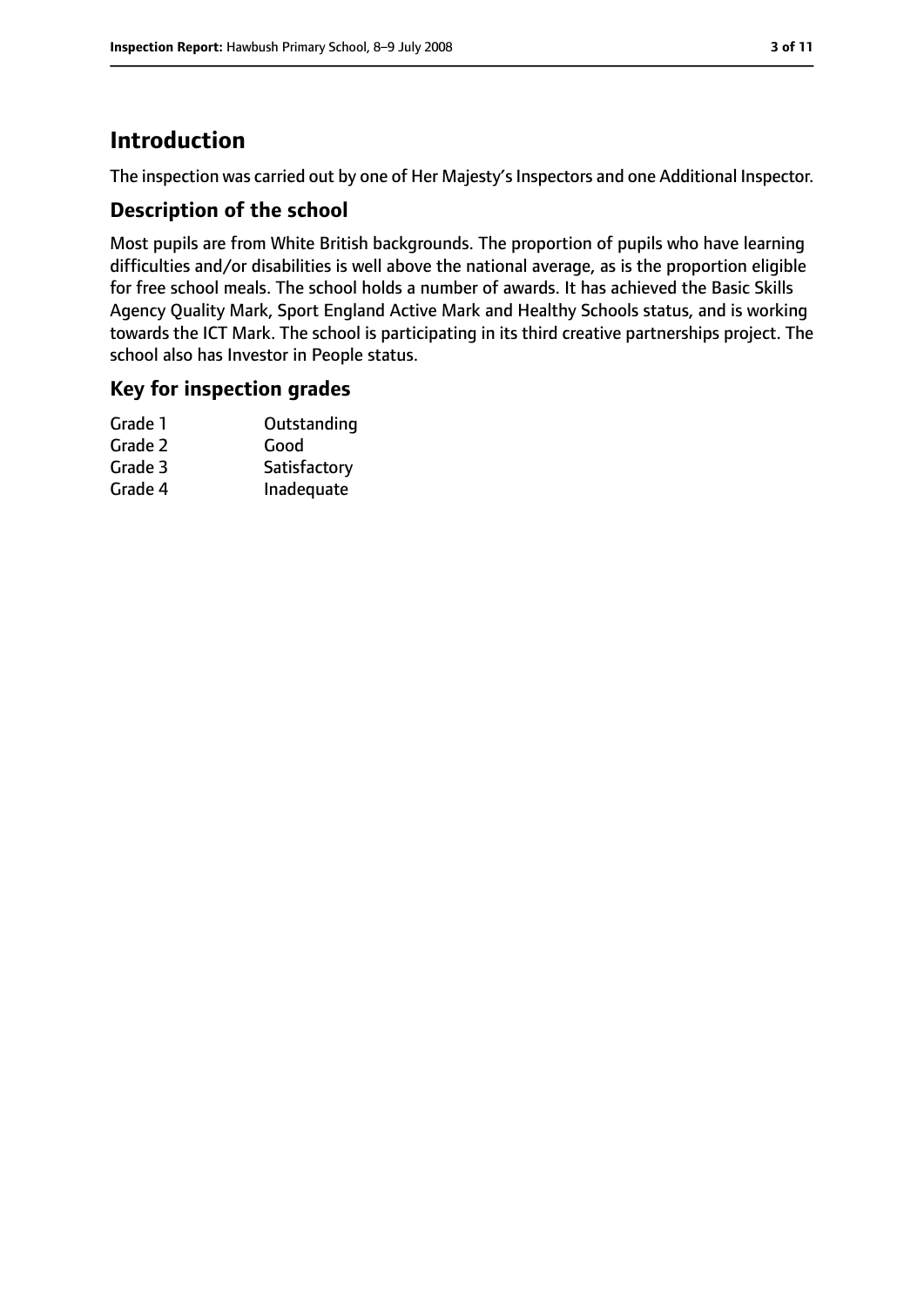### **Overall effectiveness of the school**

#### **Grade: 3**

Hawbush Primary School provides a satisfactory quality of education. It has a number of strengths as well as areas to improve. A notable strength is the excellent quality of relationships and partnerships with a number of agencies that support pupils well-being. The school's self-evaluation is refreshingly direct and accurate, providing a firm basis for continued improvement. This, together with sound leadership and management overall and the satisfactory progress made on tackling the issues raised in the previous inspection, demonstrates a sound capacity for continued improvement.

The quality and effectiveness of teaching and learning are satisfactory with some good features. Nevertheless, there is not enough good teaching to accelerate pupils' progress to the point where they reach higher standards. Where teaching is satisfactory rather than good, teachers do not make it clear enough to the pupils what it is they want them to learn. Although all lessons seen had a learning objective, these varied in their precision, with pupils not always fully understanding what it is they are learning. The school is making increasingly effective use of the information it gathers about the pupils' performance in tests and other assessments. However, the information recorded is not always easy to follow and teachers do not always use it to plan subsequent lessons. As a result, work is sometimes insufficiently challenging, particularly for the more able pupils. The school has plans to refine how it records pupils' progress to make the information easier for teachers to use to plan for the next steps in learning.

At Key Stage 2, the progress pupils make is gradually improving. Standards in mathematics and science are rising and are broadly average. In English, particularly writing, standards across all year groups are lower with pupils making slower progress. This is because there are too few opportunities to write for sustained periods and because skills are not taught systematically. Nonetheless, most pupils, including those who find aspects of learning difficult, make broadly satisfactory progress between the time they enter the school and the time they leave it.

The pupils' personal development, including their spiritual, moral, social and cultural development, is good and is underpinned by a satisfactory curriculum. Pupils are learning a wide range of social skills that are helping them to develop into well-rounded individuals. They understand the difference between right and wrong and appreciate how their actions can affect others. Pupils respond maturely to opportunities to take responsibility and make a valuable contribution to their school and the local community. The school council helps to develop pupils' independence, awareness of citizenship, representing the views of others and having a say in the life of the school.

Pastoral care is good. The emotional needs of pupils are catered for effectively. Well-conceived arrangements prepare pupils appropriately for the move to the next stage of their education and contribute positively to the pupils' well-being and learning.

### **Effectiveness of the Foundation Stage**

#### **Grade: 3**

Children quickly settle into the school life because of the warm and nurturing environment created and the effective partnership with parents. Planning covers all the appropriate areas of learning for this age but teachers do not always identify what it is they want the children to learn in each area. There is generally an appropriate balance of teacher-directed and child-initiated activities although at times some child-chosen activities are not well enough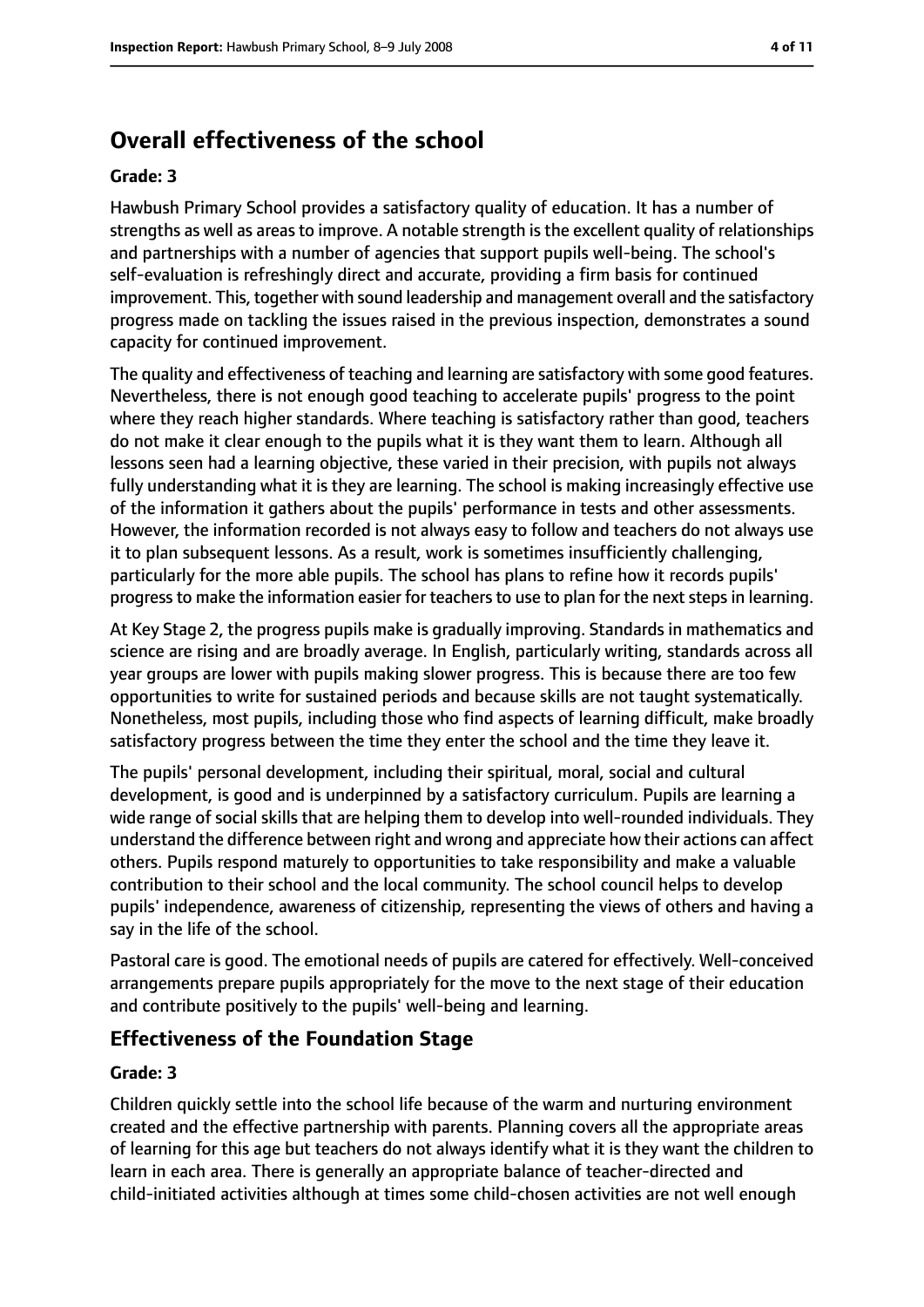structured or linked to the development of key skills. Children who entered the Nursery this year have poorly developed social skills, with particular weaknesses in language skills that restrict learning in other key areas. Nevertheless, they make steady progress but few reach the goals expected by the time they start Year 1. The school is taking part in a national project to support children in developing early reading and writing skills.

#### **What the school should do to improve further**

- ■
- Raise standards in English, particularly through the systematic teaching of writing skills.
- Ensure there is more good teaching across the school by ensuring that teachers make it very clear to pupils about what they want them to learn.
- Refine assessment procedures to show more clearly pupils' progress.

A small proportion of the schools whose overall effectiveness is judged satisfactory but which have areas of underperformance will receive a monitoring visit by an Ofsted inspector before their next section 5 inspection.

### **Achievement and standards**

#### **Grade: 3**

Pupils enter Year 1 with skills and abilities well below those expected for their ages. They make satisfactory progress across Key Stage 1 to reach below average standardsin reading and writing and well below average standards in mathematics. Results in English, especially writing in the 2007 Key Stage 2 national tests, were exceptionally low when compared to the national picture, with all pupils making inadequate progress. Constructive changes in the way writing is taught have begun to arrest further decline. Consequently, pupils are now making broadly satisfactory progress, with standards beginning to rise. The 2008 Key Stage 2 national test results for mathematics and science show continued improvement and are the school's highest everscores, with improved performance at the higher Level 5.

### **Personal development and well-being**

#### **Grade: 2**

Pupils enjoy school and are motivated to learn, and nearly all of them demonstrate positive attitudes to their work. In class, they generally behave well, work diligently, and are capable of sustained periods of concentration. They mostly listen carefully to their teachers, willingly ask and answer questions, and freely offer their own ideas and suggestions. Where behaviour issues arise, they are dealt with promptly. The learning mentor is especially effective in supporting and guiding pupils who have behavioural difficulties. Personal, social and health education makes an effective contribution to the pupils' understanding of the need to adopt a healthy lifestyle. Pupils talk with enthusiasm about their participation in physical education and the need for a healthy diet. They report that, 'lessons are fun and educational at the same time'. Attendance is well below average and adversely affects the achievement of a number of pupils. In particular, the practice of pupils taking holidays in term time is reducing their chances of attaining higher standards. Nevertheless, the school does all it can to encourage pupils to attend regularly. Furthermore, persistent non-attendance is monitored carefully but is not always tracked against pupils' progress.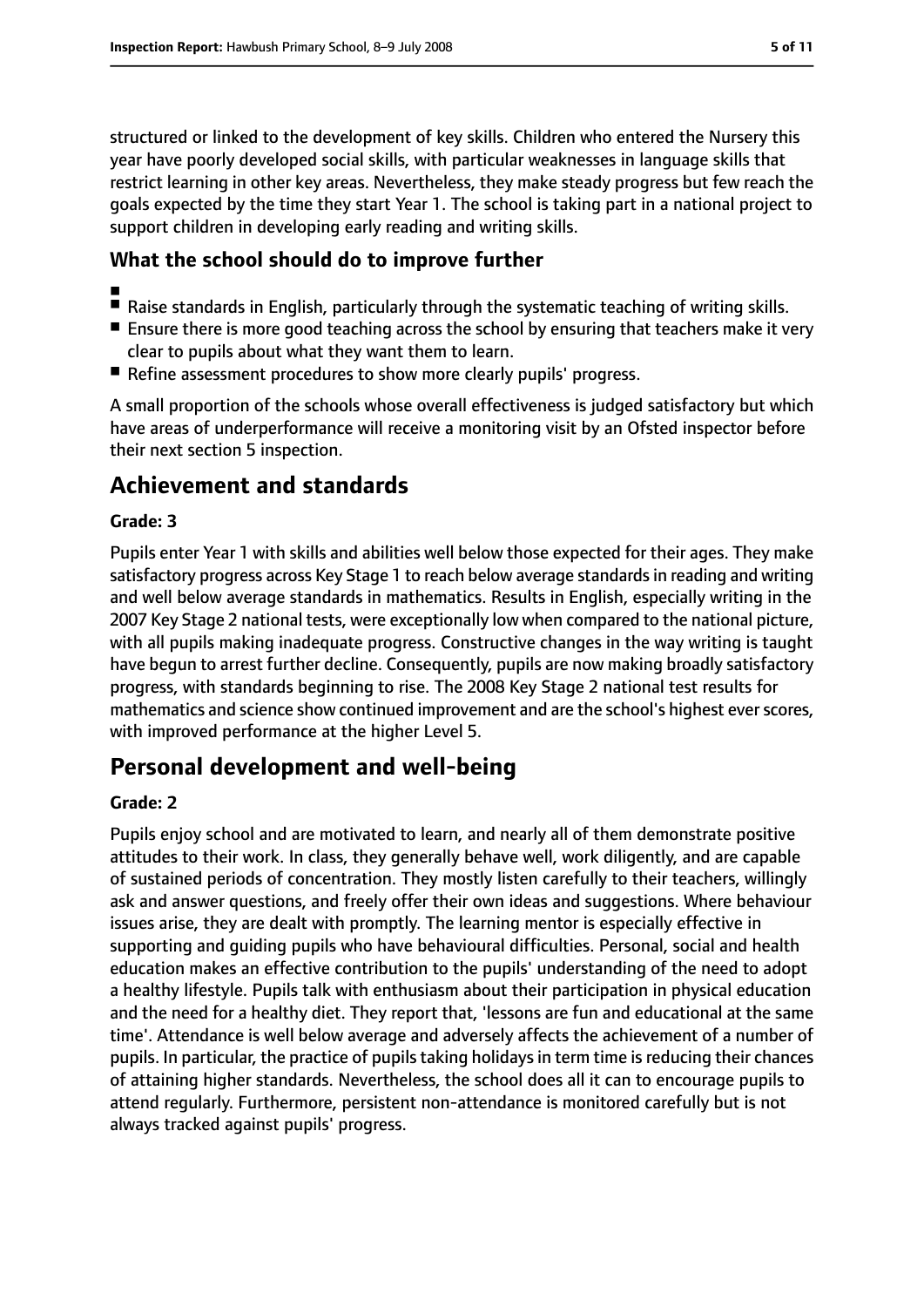## **Quality of provision**

### **Teaching and learning**

#### **Grade: 3**

Taken overall, the quality of teaching and learning is satisfactory. In most classes, teaching promotes positive behaviour and learning. Strengths in teaching are the positive relationships that staff have with the pupils and their effective use of regular praise and encouragement to motivate them. The best lessons are well structured, have a brisk pace and pupils are given ample opportunities to apply and consolidate learning, resulting in pupils making good progress. Teaching and learning are satisfactory rather than good when activities do not match the pupils' needs precisely. Moreover, when teachers spend too much time talking, there are too few opportunities for pupils to learn actively through paired talking or practical tasks and pupils' progress slows. Here, teachers' expectations of what the pupils can attain are not high enough. In some instances, work for the higher attaining pupils is too easy and the pace of learning is too slow.

#### **Curriculum and other activities**

#### **Grade: 3**

The curriculum is broad and balanced, fulfilling statutory requirements and supporting pupils' personal development well. It is effectively enriched through a wide range of visits and visitors. Pupils particularly value the residential trips and the many after school clubs. The wide range and variety of sporting activities encourage pupils to take regular exercise and open up many good opportunities for them to take part in team sports. There is an appropriate emphasis on developing pupils' basic skillsin literacy and numeracy and an increasing awareness of improving pupils' knowledge and use of information and communication technology.

#### **Care, guidance and support**

#### **Grade: 2**

Arrangements for pupils' care, guidance and support are effective. Child protection, safeguarding and health and safety procedures are secure and clear. The headteacher has worked hard to provide a calm, friendly environment where pupils feel safe and happy. Pupils have good relationships with a range of adults in school, including class teachers, support staff and the learning mentor, who know them well and are responsive to their needs. Pupils say that there is always someone to talk to if they need to and they feel safe. Pupils are well cared for, including those pupils who are vulnerable and those who have learning difficulties and/or disabilities. There are sound procedures for monitoring and supporting the academic progress of pupils, including those who find learning difficult. Intervention programmes to support and aid pupils' progress are effective and the school works very well with several outside agencies to cater best for the needs of pupils requiring extra support in order to enhance their learning. There are some good examples of teachers giving pupils regular feedback through their marking, providing clear explanations and ideas on how to improve their work, but this is not consistently done in all classes.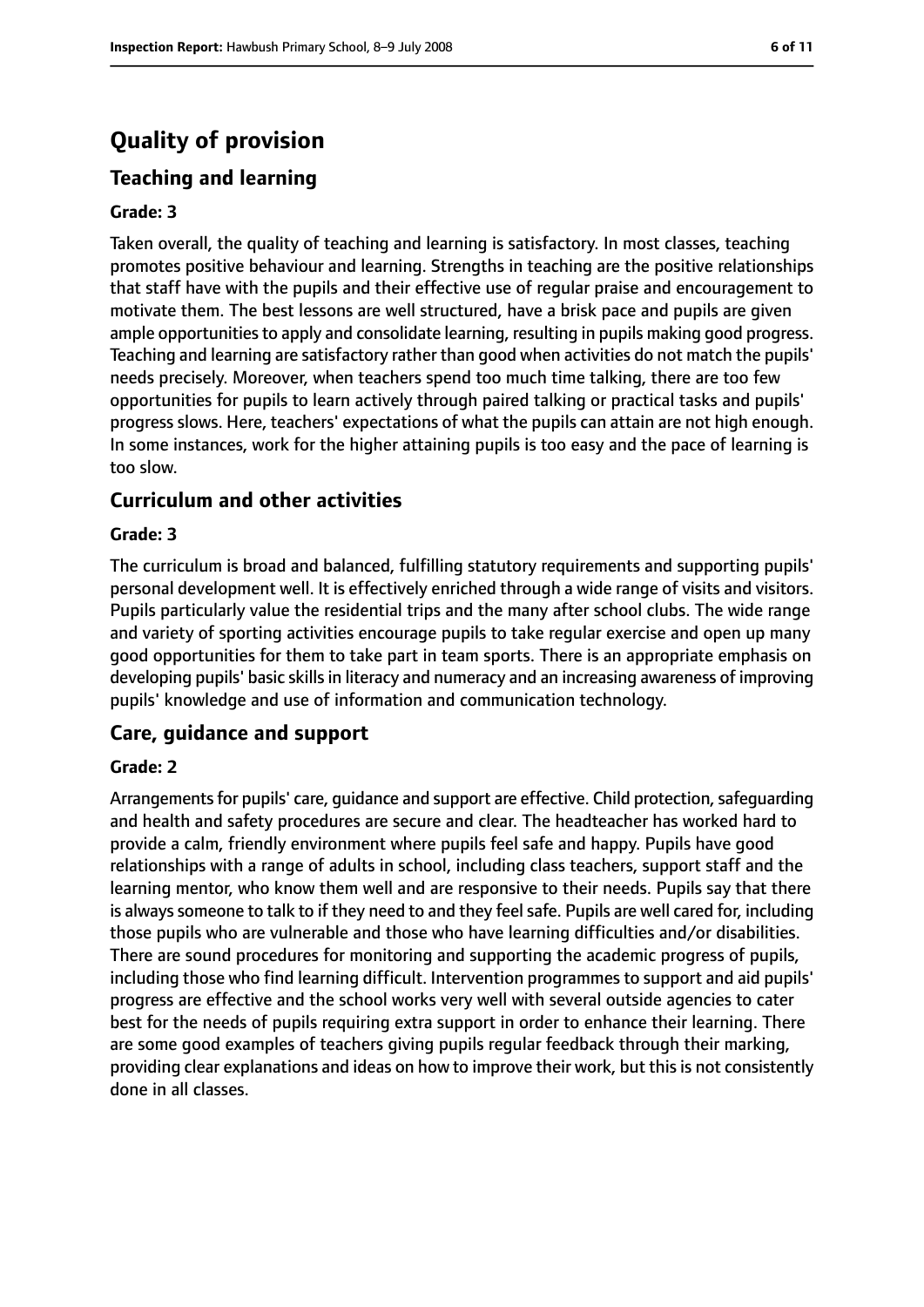### **Leadership and management**

#### **Grade: 3**

The headteacher provides effective leadership. She has a clear view of the way the school should continue to develop and has been successful in bringing about many positive changes. Nevertheless, progress has not been as swift as it could be. Subject coordinators have an appropriate understanding of the school's strengths and areas for development. They have opportunities to monitor pupils' work on a regular basis so that they can see how pupils achieve. Throughout the school, assessment is carried out regularly and conscientiously. However, the results are not always used well enough to quide the planning of subsequent work and to ensure that all the teaching is challenging. The school improvement plan provides a good basis for future development. Governors fulfil their responsibilities satisfactorily and are supportive of the school. They are just becoming involved in the checking on the effectiveness of the school's work.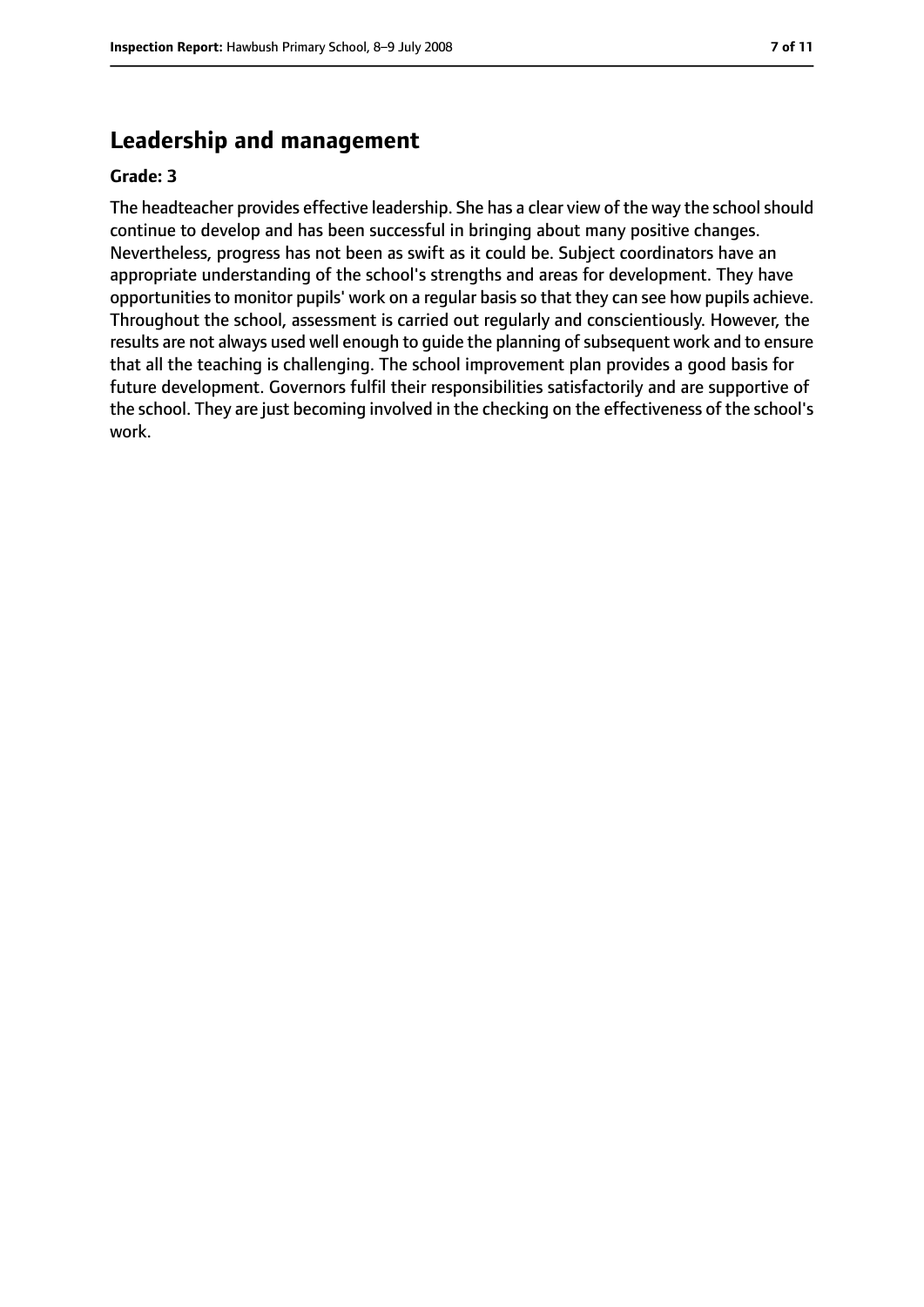**Any complaints about the inspection or the report should be made following the procedures set out in the guidance 'Complaints about school inspection', which is available from Ofsted's website: www.ofsted.gov.uk.**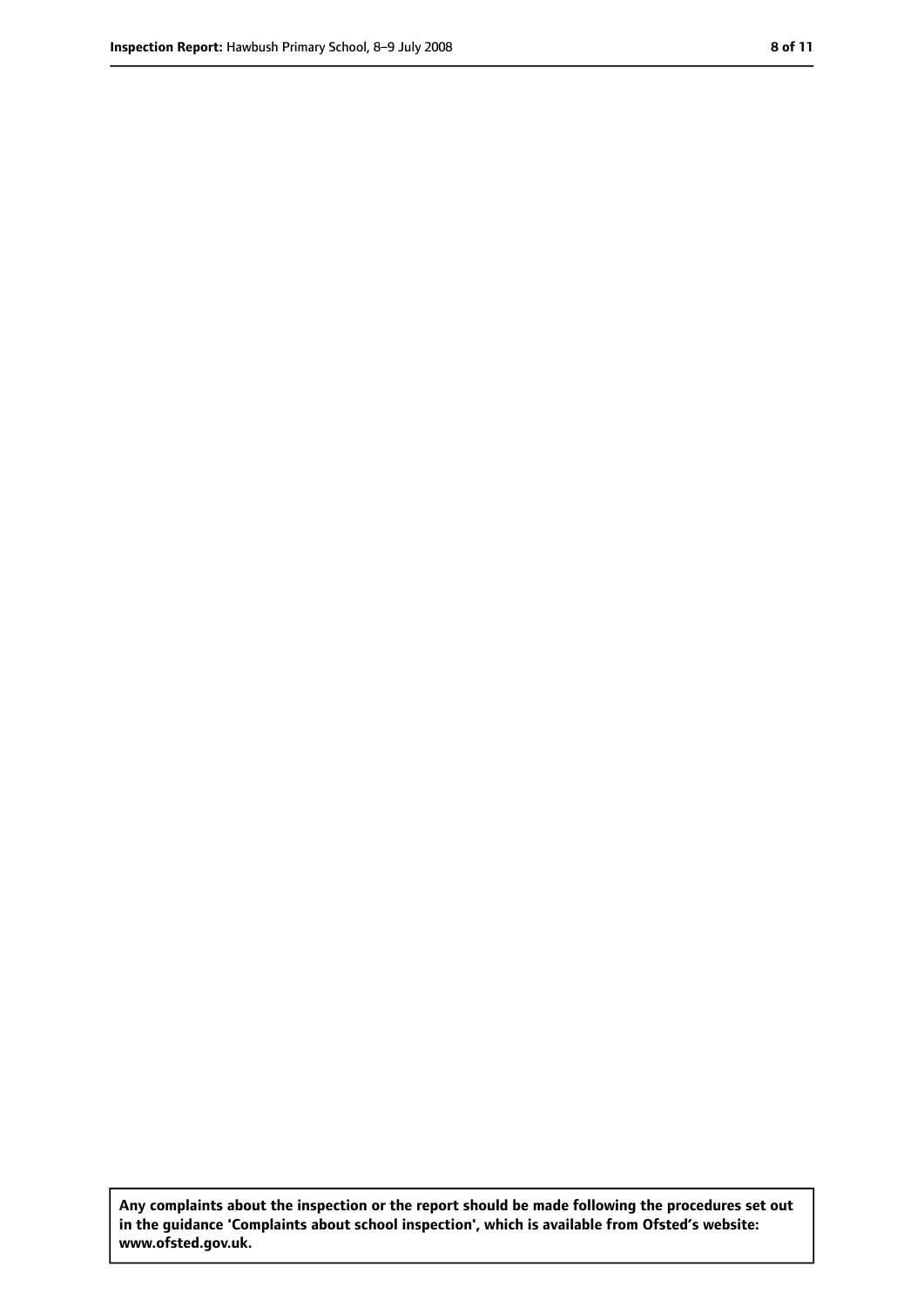#### **Annex A**

### **Inspection judgements**

| $^{\backprime}$ Key to judgements: grade 1 is outstanding, grade 2 good, grade 3 satisfactory, and | <b>School</b>  |
|----------------------------------------------------------------------------------------------------|----------------|
| arade 4 inadequate                                                                                 | <b>Overall</b> |

### **Overall effectiveness**

| How effective, efficient and inclusive is the provision of education, integrated<br>care and any extended services in meeting the needs of learners? |     |
|------------------------------------------------------------------------------------------------------------------------------------------------------|-----|
| Effective steps have been taken to promote improvement since the last<br>inspection                                                                  | Yes |
| How well does the school work in partnership with others to promote learners'<br>well-being?                                                         |     |
| The effectiveness of the Foundation Stage                                                                                                            |     |
| The capacity to make any necessary improvements                                                                                                      |     |

#### **Achievement and standards**

| How well do learners achieve?                                                                               |  |
|-------------------------------------------------------------------------------------------------------------|--|
| The standards <sup>1</sup> reached by learners                                                              |  |
| How well learners make progress, taking account of any significant variations between<br>groups of learners |  |
| How well learners with learning difficulties and disabilities make progress                                 |  |

#### **Personal development and well-being**

| How good is the overall personal development and well-being of the<br>learners?                                  |  |
|------------------------------------------------------------------------------------------------------------------|--|
| The extent of learners' spiritual, moral, social and cultural development                                        |  |
| The extent to which learners adopt healthy lifestyles                                                            |  |
| The extent to which learners adopt safe practices                                                                |  |
| How well learners enjoy their education                                                                          |  |
| The attendance of learners                                                                                       |  |
| The behaviour of learners                                                                                        |  |
| The extent to which learners make a positive contribution to the community                                       |  |
| How well learners develop workplace and other skills that will contribute to<br>their future economic well-being |  |

### **The quality of provision**

| How effective are teaching and learning in meeting the full range of the<br>learners' needs?          |  |
|-------------------------------------------------------------------------------------------------------|--|
| How well do the curriculum and other activities meet the range of needs<br>and interests of learners? |  |
| How well are learners cared for, guided and supported?                                                |  |

 $^1$  Grade 1 - Exceptionally and consistently high; Grade 2 - Generally above average with none significantly below average; Grade 3 - Broadly average to below average; Grade 4 - Exceptionally low.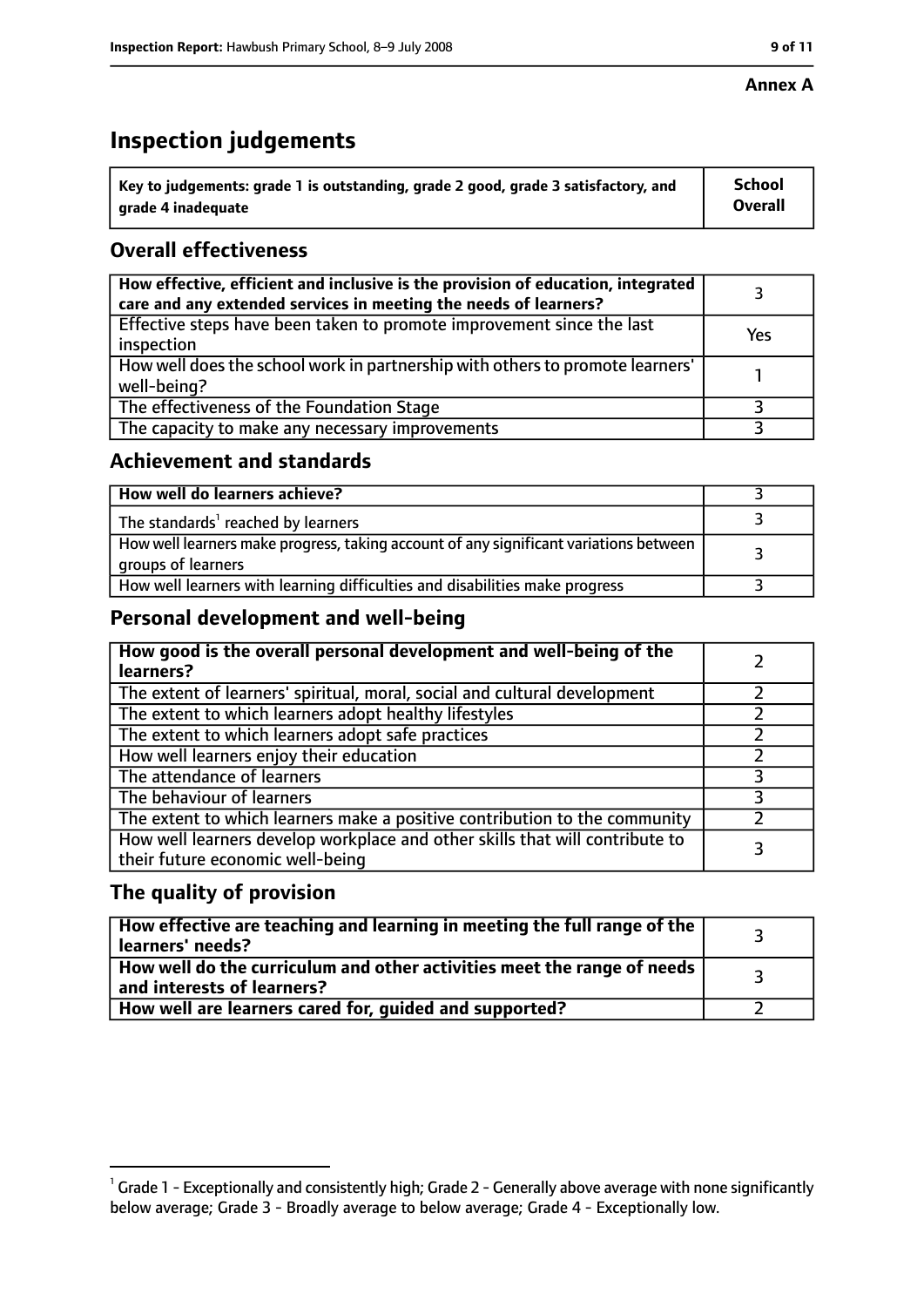### **Annex A**

## **Leadership and management**

| How effective are leadership and management in raising achievement<br>and supporting all learners?                                              | 3   |
|-------------------------------------------------------------------------------------------------------------------------------------------------|-----|
| How effectively leaders and managers at all levels set clear direction leading<br>to improvement and promote high quality of care and education |     |
| How effectively leaders and managers use challenging targets to raise standards                                                                 | 3   |
| The effectiveness of the school's self-evaluation                                                                                               |     |
| How well equality of opportunity is promoted and discrimination tackled so<br>that all learners achieve as well as they can                     | 3   |
| How effectively and efficiently resources, including staff, are deployed to<br>achieve value for money                                          | 3   |
| The extent to which governors and other supervisory boards discharge their<br>responsibilities                                                  | 3   |
| Do procedures for safequarding learners meet current government<br>requirements?                                                                | Yes |
| Does this school require special measures?                                                                                                      | No  |
| Does this school require a notice to improve?                                                                                                   | No  |